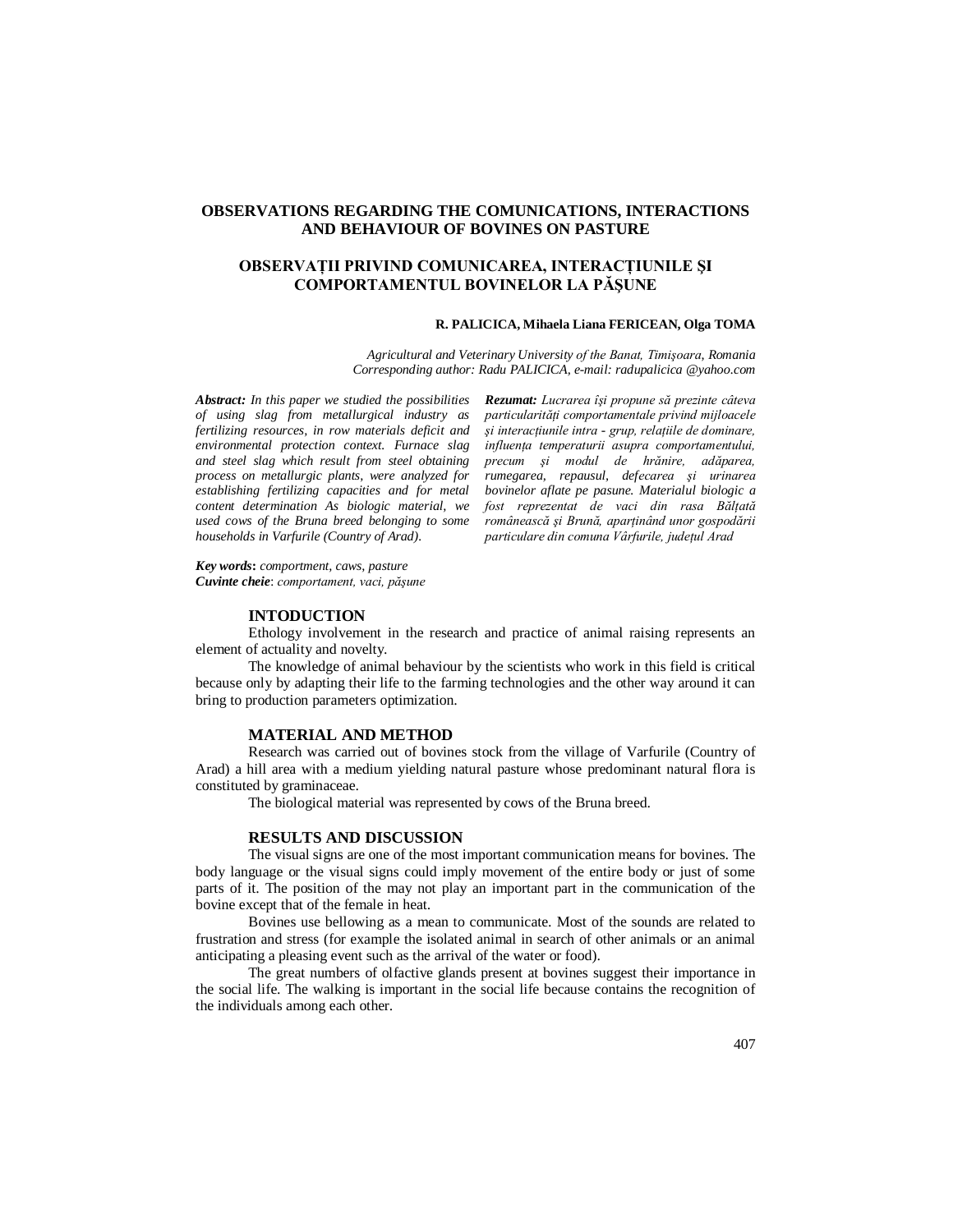The environment examination posture of the cow is manifested by orienting itself sing the hearing and smelling. When getting close to strange object the neck is stretched, the ears are raised and the eyes are focused on the studied object. The visual examination is completed by olfactive inspection.

Body care behaviour is usually individual, rarely associative. Individual care is done by cleaning with the tongue of the nostrils and most of the body. Inaccessible places were cleaned either with the help of rear legs or through association with another cow.

In the pasture cow herds there were observed complex hierarchical relations. In these groups there are a lot of hierarchical structures depending on which animals they come in direct contact with.

The bovine behaviour on pastured is influenced by the way the grazing is organized, by the vegetation quality and quantity and by the climatic factors.

In unfavourable weather conditions both grazing time and green mass quantity are reduced. In very hot days the cows seize the grazing and seek cooler resting spots. In colder or humid days bovines do not lay on the pasture and the resting is taking place in a standing position, animals getting closer to each other.

During the grazing the bovines display a quiet stance, the forwarding steps are short and the snouts are close to the ground. After several chomping movements (around 50 -- 60 bites) the animal is raising the head performing a summary mastication fallowed by the deglutition.

Bovines are grazing in a more disorganized fashion compared to the bubaline on which the existence of a grazing front is characteristic and the distance between animals is very small. For bovines the distance between individuals can be from 2 to 8 meters or even higher.

During the day the cows have two grazing periods. The morning period lasting till around twelve o'clock (around 3 -- 4 hours), and the second period beginning after four o'clock pm and lasting until eight o'clock pm when they for stables.

For bovines the grazing intensity is not uniform during the day, thus they graze more in the morning and in the evening and before noon and after noon the grazing amount is reduced (figure 1)



Figure 1: The intensity of grazing period

Regarding grazing time and the distance between bovines we can make the following observations:

- the grazing time is reduced when the grass is abundant and its quality is high.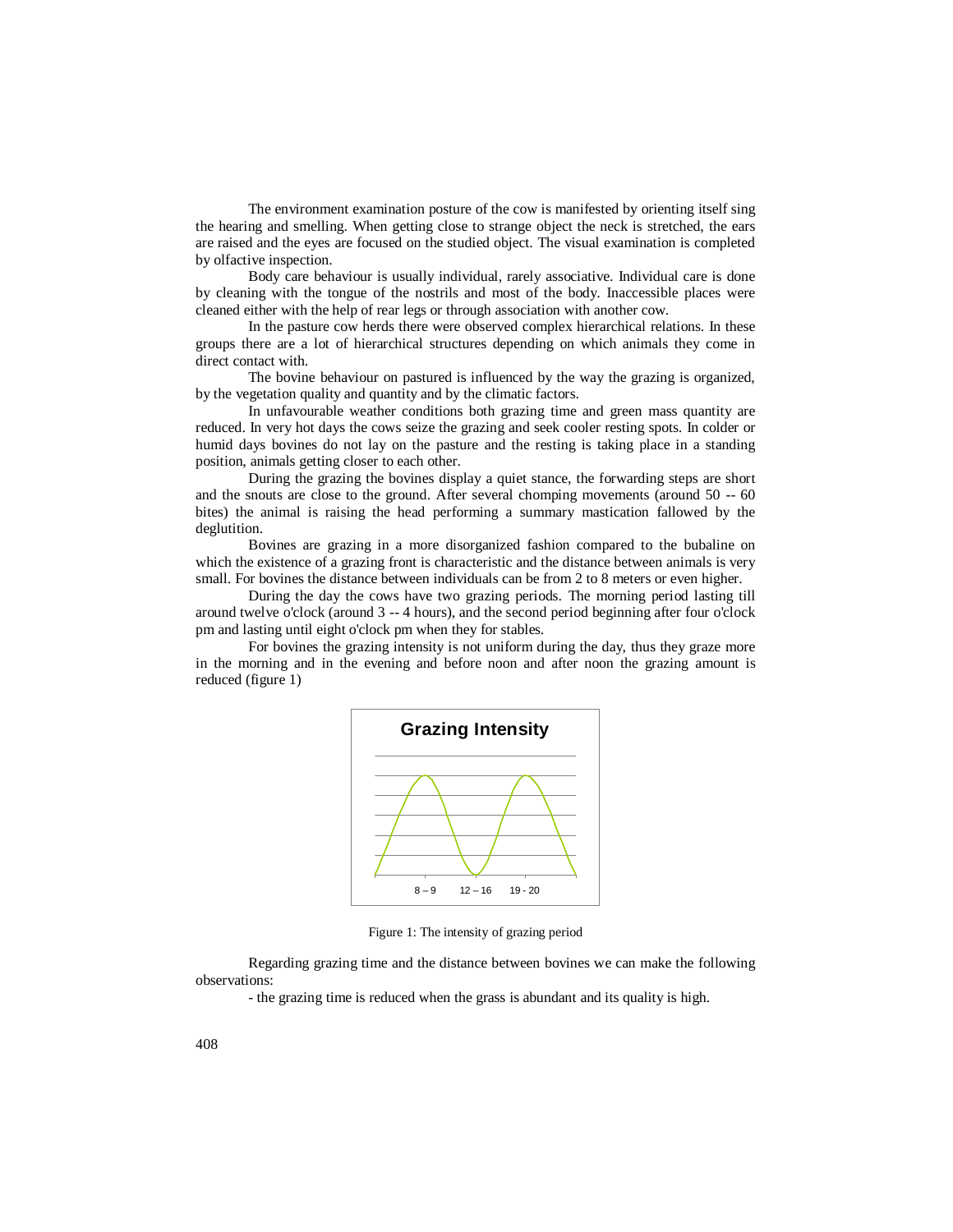- the distance between bovines grows up to minimum 10 meters when the pasture is of a poor quality, and consequently the grazing time is considerably higher.

In the summer when the bovines are held out on the pasture feed was administrated in more period as follow (table 1):

-the first feed around 5 am, consisting of hay

-the second feed about a half hour consisting of concentrated feed.

-the third period – feeding on pasture around 4 hour consisting of green grass.

-the fourth period – the second period of pasturing.

-the fifth period – in the evening time consisting of hay.

*Table 1*

#### Feeding bovines in pasture regime

| Time of feeding | Type of forage | <b>Consumption time</b> |
|-----------------|----------------|-------------------------|
|                 | fibrous        | 30 min.                 |
| 5:30            | concentrated   | $20 \text{ min.}$       |
| $8 - 12$        | green grass    | 4 hours                 |
| $16 - 20$       | green grass    | 4 hours                 |
| $21 - 22$       | fibrous        | 30 min.                 |

Resting during grazing is frequent for bovines, resting being the equivalent of the ruminating times. In the unfavourable climatic conditions the bovines are resting in standing position. The main resting time (around 60-80%) is the night time when the animals are sitting.

On the pasture the bovines are resting in groups, animals keeping a distance of 1 to 5 meters one between another.

The rumination is done especially during afternoon 12-16 o'clock and during 22-3 o'clock in the morning.

Ruminating was observed 30 minutes after leaving the pasture, the preferred position being the decubitus sternum abdominal one. We can notice ruminating in standing position too.

The watering occurs twice a day during the hot summer days and only once a day and usually in the morning and evening the bovines are watered at the stables. In general watering takes places after feeding.

If the watering front is large enough then all the animals can drink simultaneously else the dominant individuals will drink first.

The urination and defecation usually take place while standing and the number of urination times is around four to six at the pasture while the defecation is around nine times.

Defecation followed a period of rest and it occurred after the animals stood up, after curving the spine, after raising the tail, after spreading the rear legs and placing them a little under the body, thus limiting the possibility of dirtying with faces. In a few cases defecation took place during movement.

#### **CONCLUSIONS**

The obtained results show that leading the bovines on pasture allows a better valorising of the hill and sub - mountain region pastures, acquiring satisfactory milk productions.

The bovine behaviour on pastured is influenced by the way the grazing is organized, by the vegetation quality and quantity and by the climatic factors.

For bovines the grazing intensity is not uniform during the day, thus they graze more in the morning and in the evening, and before noon and after noon the grazing amount is reduced.